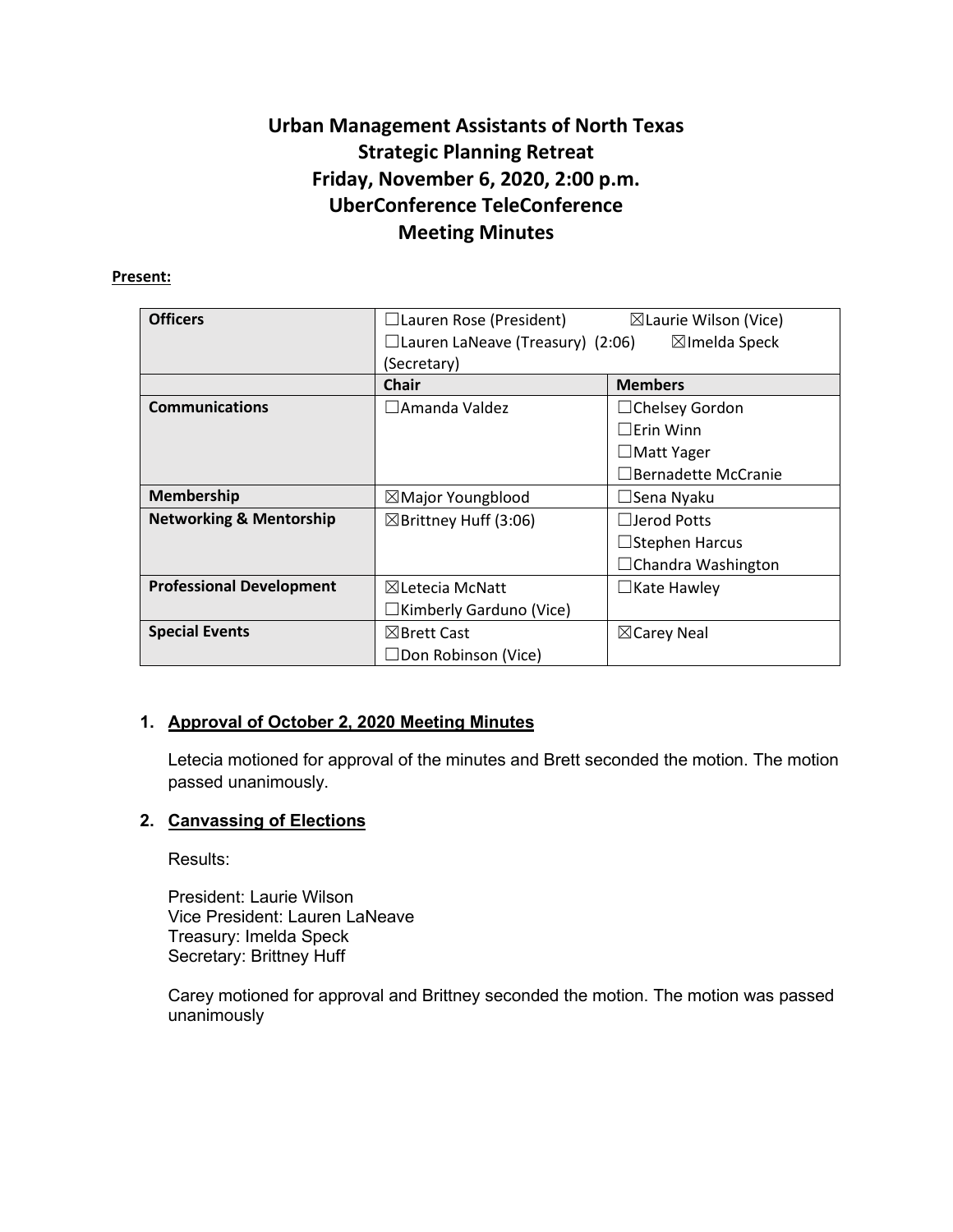#### **3. 2021 Executive Committee**

Laurie shared that the 2021 Officers met to review the applications and was happy to share the group received several new interests from members. The following are the 2021 Executive Committee assignments.

**Communications** Chair: Colby Collins Members: Blake Hoffman Officer Liaison: Brittney Huff

Networking & Mentorship Chair: Brett Cast Members: Miguel Esparza, Kaitlyn Male Officer Liaison: Brittney

Membership Chair: Major Youngblood Members: Valencia Garcia Officer Liaison: Imelda Speck

Special Events Chair: Carey Neal Members: Kallie Tanner, Maya Williams, Chloe Sawatzky Officer Liaison: Imelda Speck

Professional Chair: Kate Graham Members: Lauren Haze Officer Liaison: Laurie Wilson

#### **4. Strategic Planning Session Dates**

It was mentioned that Intrinsic would not be available and was suggested the square would still be available. However, Letecia confirmed it would not be due to an event happening that day. Laurie suggested another location at 3 Nations Brewery in downtown Carrolton. This event will combine UMANT's end of year event and Strategic Planning Session.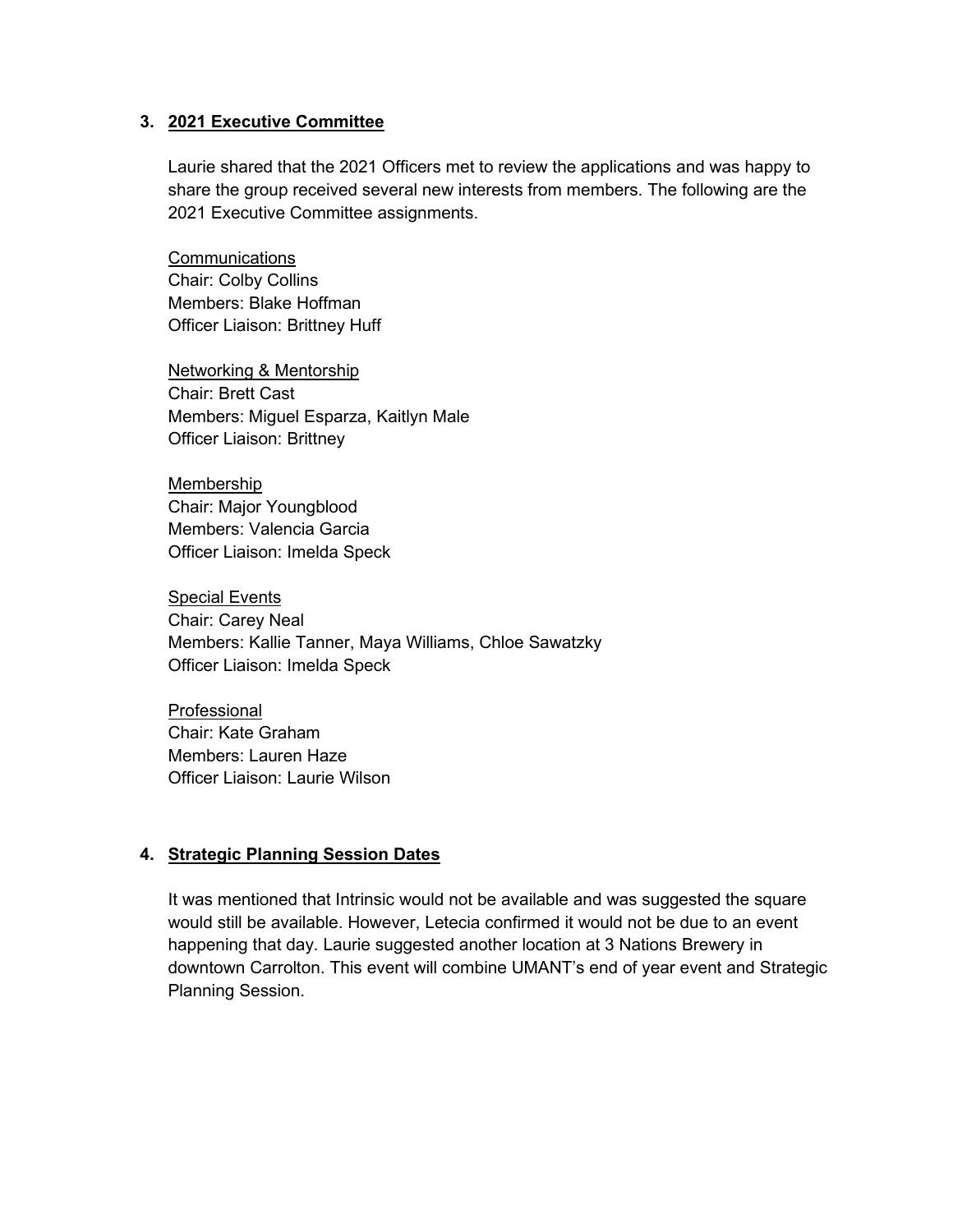## **5. Committee Updates**

#### **Networking & Mentorship**

End of year event is planned for December  $12<sup>th</sup>$  and planned from 10 am  $-3$  pm. As noted, the event will be moving from downtown Garland. Will check out downtown **Carrollton** 

## **Professional Development**

101 Series – Candidate 101

- Scheduled for November 19<sup>th</sup>. Committee asked for continued promotion of the event. There are 23 registered as of today.
- Jennifer Fadden will host and the other panelist have been provided by SGR.
- Panelists are Doug Thomas and Lynn Barboza of SGR, Mario Canizares (the newly appointed city manager of Nacogdoches, Texas) and Graham Caulfield (Expert Resume Man).
- [Doug](https://www.governmentresource.com/about-us/meet-the-team/doug-thomas) and [Lynn](https://www.governmentresource.com/about-us/meet-the-team/lynn-barboza) s bios are linked here; Mario's LinkedIn profile [\(Mario Canizares\)](https://www.linkedin.com/in/mario-canizares-0432217/) and [Graham Caulfield'](https://expertresumeman.com/)s website.

## **Membership & Partnerships**

200 memberships as of today.

Laurie stated that we have gotten the alert UMANT has exceeded the 500 contact capacity and need to do a clean out of old and archived memberships. Imelda noted it is not just member lists but looking at contacts that can receive e-mails who do not have memberships. Laurie will follow-up regarding price increase with increase contact list.

#### **Communications**

No updates

## **Special Events**

#### *One day Conference*

- Recap: 87 people participated. The Committee will go through and see how many from each assistant groups attended. Starbucks giftcards were selected as speaker gifts and were sent out.
- Thoughts for improvement:
	- $\circ$  Formatting Change to splitting into 2 events so it is not as long
- Committee is getting videos into drop box to send out recordings and seeing how to get recordings out to registrants and how to provide ability to purchase access to recordings after.